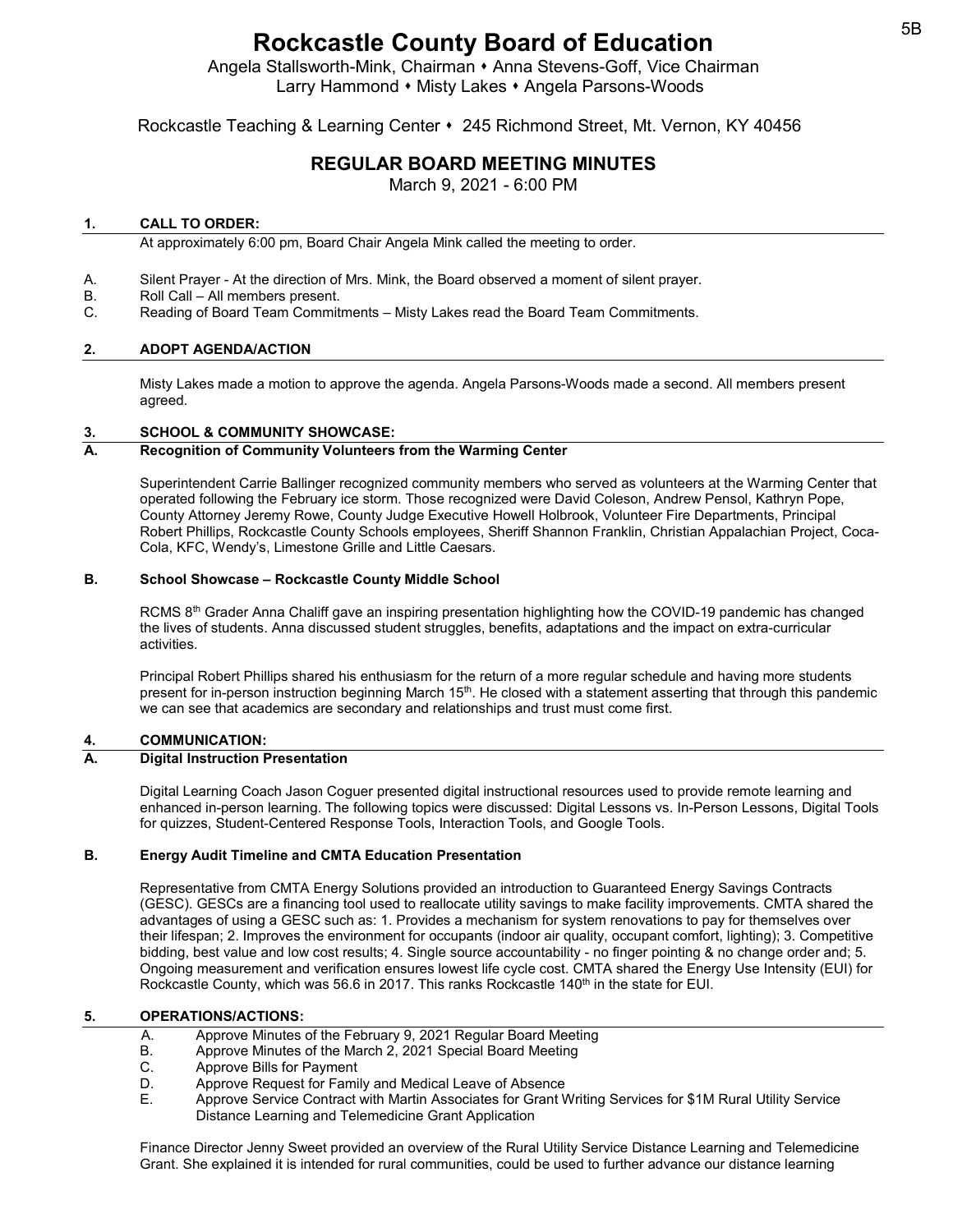Angela Stallsworth-Mink, Chairman • Anna Stevens-Goff, Vice Chairman Larry Hammond • Misty Lakes • Angela Parsons-Woods

# Rockcastle Teaching & Learning Center 245 Richmond Street, Mt. Vernon, KY 40456

# **REGULAR BOARD MEETING MINUTES**

March 9, 2021 - 6:00 PM

opportunities, provide more dual credit opportunities, update classroom technology and improve our school telemedicine programs.

Misty Lakes made a motion to approve Operations/Actions. Larry Hammond made a second. All members present agreed.

#### **6. DISCUSSION/ACTION:**

#### **A. Review/Approve Monthly Financial Reports**

# **1. Month Ending Balance Sheet**

#### **2. Revenue & Expenditures for the Month by Fund**

Finance Director Jenny Sweet presented the monthly financial reports. Angela Parsons-Woods made a motion to approve the monthly financial reports. Misty Lakes made a second. All members present agreed.

#### **B. Review/Approve Student Accident/Athletic Insurance for the 2021-2022 School Year**

Finance Director Jenny Sweet recommended renewal with Roberts Insurance, which insures over 140 districts throughout the state. Roberts obtained quotes on behalf of the district to present the lowest quote from Hartford for K&K Insurance. The renewal option from K&K Insurance, underwritten by Nationwide Insurance Company, including a \$7.5 million catastrophic policy with Zurich American Insurance Company. This renewal is a decrease from \$76,497 to \$74,997.60, a savings of \$1,499.40.

#### **C. Review/Approve Cost of Living Raise Proposal**

Superintendent Ballinger recommended a 3% cost of living raise for employees. Mrs. Ballinger asserted that we value our educators and support staff and it is a commitment we need to make. Finance Director Jenny Sweet noted that the cost of the raise will be covered through attrition and will cost the district \$470,980.16 annually. Larry Hammond made a motion to approve the 3% cost of living raise. Misty Lakes made a second. All members present agreed.

#### **D. Review/Approve In-Person Return to School on March 15, 2021**

Superintendent Ballinger requested that beginning March 15, elementary, middle and high school in-person students be in attendance every day, Monday through Thursday. She requested that Fridays remain a virtual learning day (NTI) for all students. This will allow us to deliver meals, connect and meet with our My Rock Online students, and bring in struggling students for targeted assistance. Anna Stevens-Goff made a motion to approve the in-person return to school on March 15<sup>th</sup>. Angela Parsons-Woods made a second. All members present agreed.

# **E. Review/Approve Amendment to 2020-2021 School Calendar**

Director of Student Services Marcus Reppert presented the amended 2020-2021 school calendar. The amended calendar will include extending the school day by 20 minutes April 26-May 28. May 28<sup>th</sup> would be the last day for students. June 1 would be closing day. Mr. Hammond made a motion to approve the 2020-2021 amended school calendar. Misty Lakes made a second. All members present agreed.

#### **F. Review/Approve 2021-2022 School Calendar – Second Reading**

Director of Student Services Marcus Reppert presented the 2021-2022 school calendar for a second review. The first day for students would be August 25<sup>th</sup> and the projected last day would be May 26<sup>th</sup>. Mr. Reppert highlighted the addition of one full week of fall break and a full week of spring break. Angela Parsons-Woods made a motion to approve the 2021-2022 school calendar. Misty Lakes made a second. All members present agreed.

#### **G. Review/Approve Resolution for Selling Surplus Buses**

Director of Transportation Ken Hopkins requested approval to sell one 34 passenger school bus through the Kentucky Interlocal School Transportation Association (KISTA). Larry Hammond made a motion to approve the resolution for selling the surplus bus. Angela Parsons-Woods made a second. All members present agreed.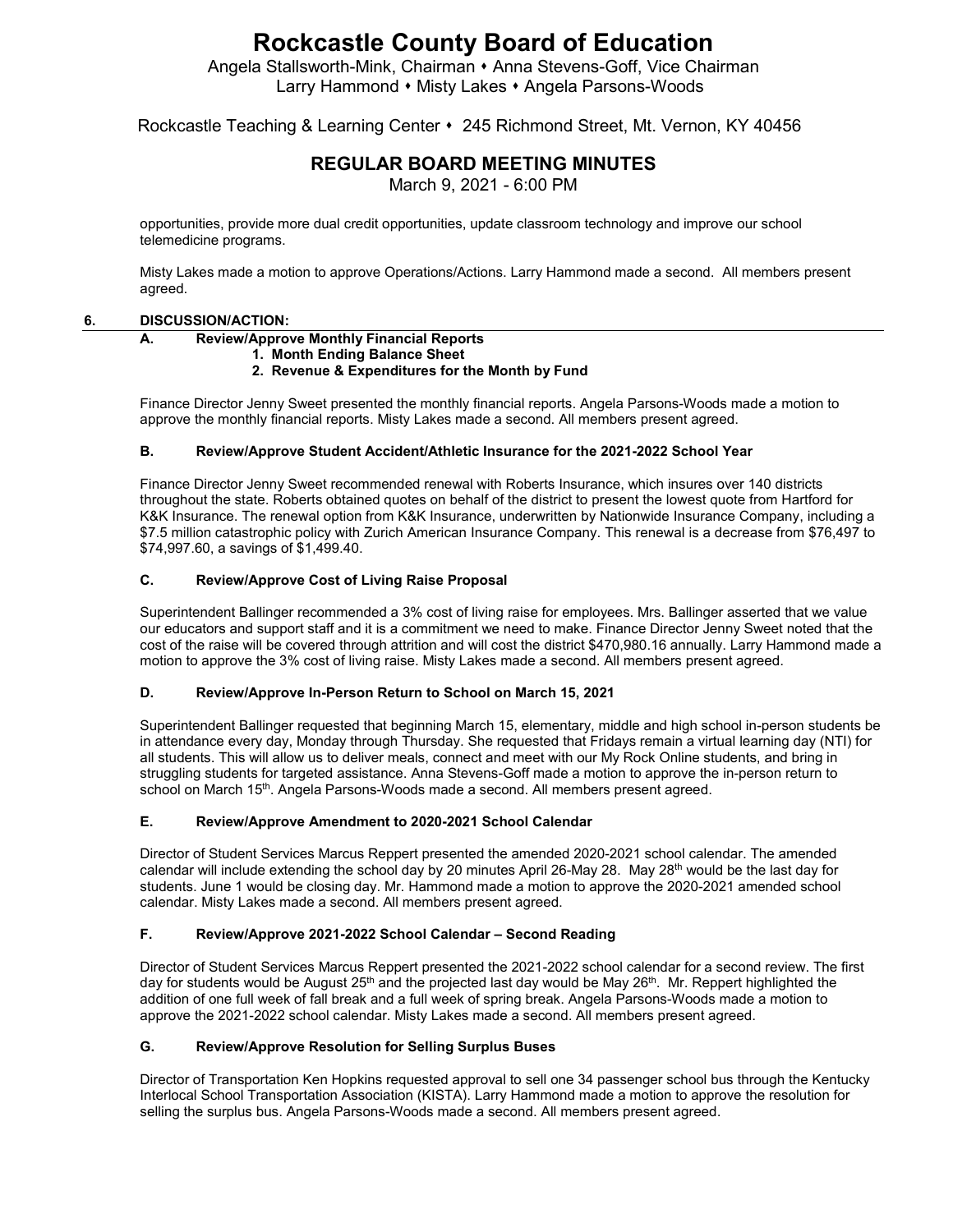Angela Stallsworth-Mink, Chairman • Anna Stevens-Goff, Vice Chairman Larry Hammond • Misty Lakes • Angela Parsons-Woods

Rockcastle Teaching & Learning Center 245 Richmond Street, Mt. Vernon, KY 40456

# **REGULAR BOARD MEETING MINUTES**

March 9, 2021 - 6:00 PM

# **H. Review/Approve RFP or KPC Delivery Method for Guaranteed Energy Savings Contract (GESC)**

Director of Facilities Trent Clark presented methods for selecting a qualified provider for the GESC which included the options of a Request for Proposals, Request for Qualifications or by selecting a provider through the Kentucky Education Development Corporation (KEDC). Mr. Hammond suggested doing an RFP to allow any vendor the opportunity to create a proposal. Mr. Clark noted that to stay within the timeline he would recommend selecting a KEDC provider and that the KEDC partnership brings experience and expertise to entire GESC process. He added that the four vendors at KEDC would still have to compete for the project. Superintendent Ballinger noted that the quicker timeline of using KEDC would allow us to address the air qualify issue in some of our buildings more quickly. Mr. Clark asserted that a local committee would be formed to help with the vendor selection process. Committee members would include the Superintendent, Facilities Director, MVES Principal, Finance Officer, Director of Student Services, a school board member and a community member. Misty Lakes made a motion to use the KPC/KEDC delivery method for the GESC contract. Angela Parsons-Woods made a second. The motion passed with 4 votes in favor (Mrs. Stallsworth-Mink, Mrs. Lakes, Mrs. Stevens-Goff and Mrs. Parsons-Woods) and 1 against (Mr. Hammond).

# **7. DISCUSSION/REVIEW:**

# **A. Review Superintendent's Personnel Action Report**

Superintendent Ballinger shared current personnel actions in the district with the Board. *(Appendix A)*

# **8. DEPARTMENT REPORTS**

Department reports were provided to Board members via Google Drive. Mrs. Lakes shared her appreciation to school district staff who have helped with flood victims.

Superintendent Ballinger shared that AppHarvest is working with Rockcastle County families to offer \$500 grants to assist families affected by flooding.

Mrs. Lakes inquired about P-EBT. Food Service Director Jamie Saylor shared that the second round of payments would begin March 15<sup>th</sup>.

Director of Instruction Jennifer Mattingly shared that RCHS juniors had taken the ACT exam earlier in the day and that all but 13 juniors were present. She also shared information about the most recent iReady diagnostic results. Lastly, Mrs. Mattingly shared that the K-PREP assessment would be given the last 14 days of school.

Director of Facilities Trent Clark and Superintendent Ballinger shared their appreciation for the maintenance staff that worked during and after the ice storm.

# **9. SUPERINTENDENT COMMUNICATION**

Superintendent Ballinger asserted that she, along with Mr. Reppert and Mr. Bussell, are working to establish a graduation date and details for prom.

Superintendent Ballinger provided a COVID-19 update with 6 positive cases, 14 students quarantined and 8 staff quarantined.

# **10. BOARD COMMENTS**

Angela Stallsworth-Mink requested an update on COVID-19 vaccinations. Mrs. Ballinger shared that about 60% of staff had received the vaccination at the time of the meeting.

# **11. ADJOURNMENT**

Angie Parsons-Woods made a motion to adjourn at 9:01 PM. Anna Stevens-Goff made a second. All members present agreed.

*\_\_\_\_\_\_\_\_\_\_\_\_\_\_\_\_\_\_\_\_\_\_\_\_\_\_\_\_\_\_\_\_\_\_\_\_\_\_\_\_\_ \_\_\_\_\_\_\_\_\_\_\_\_\_\_\_\_\_\_\_\_\_\_\_\_\_\_\_\_\_\_\_\_\_\_\_\_\_\_\_\_\_*